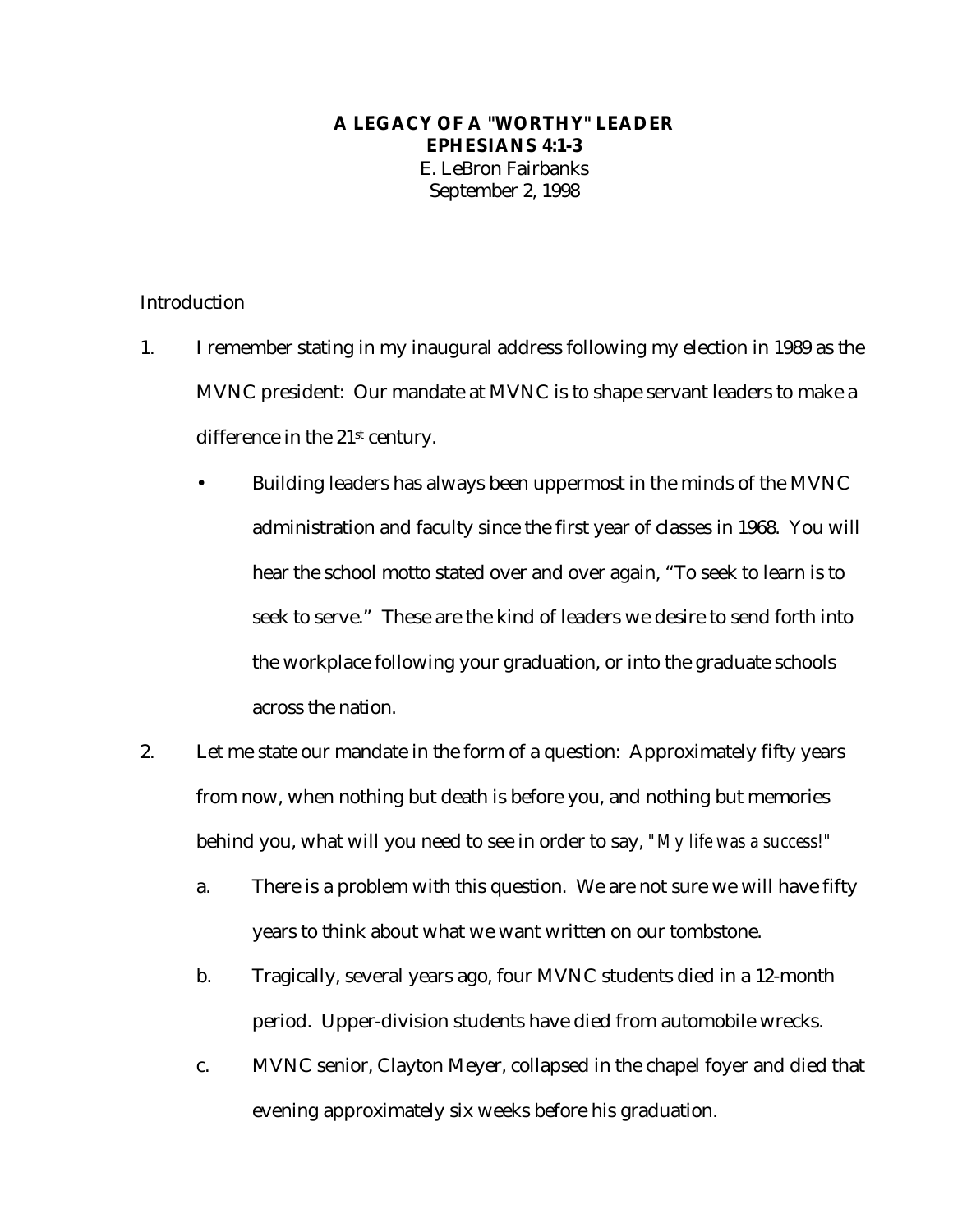- d. We as a campus community are still grieving over the death a few weeks ago of our friend and faculty colleague, Tammy Bolender.
- e. The Oklahoma City tragedy, airline explosions and crashes, train crashes, and the bombing of buildings, vividly remind us that not everyone lives to enjoy fourscore and ten years of life.
- f. These are "wake up" calls to remind us:
	- 1) of the imperative to begin now reflecting on the values on which we stand,
	- 2) the qualities that characterize our life,
	- 3) the reputation by which we are remembered,
	- 4) the convictions by which we live and die, and
	- 5) the legacy we will leave behind.
- g. Promise Keepers '98 theme reminded us that: "The legacy you leave is the legacy you live."
- 3. It is imperative today for each of us, in these Opening of School Convention services, to ask some fundamental questions about our lives, our influence, and our legacy.
- 4. A legacy is
	- a. Something you leave behind after you leave company, a school, or after you have died.
	- b. Be assured that all of us will leave a legacy
		- 1) And our legacy will probably be summarized in one sentence of less than 10 words. Positively or negatively.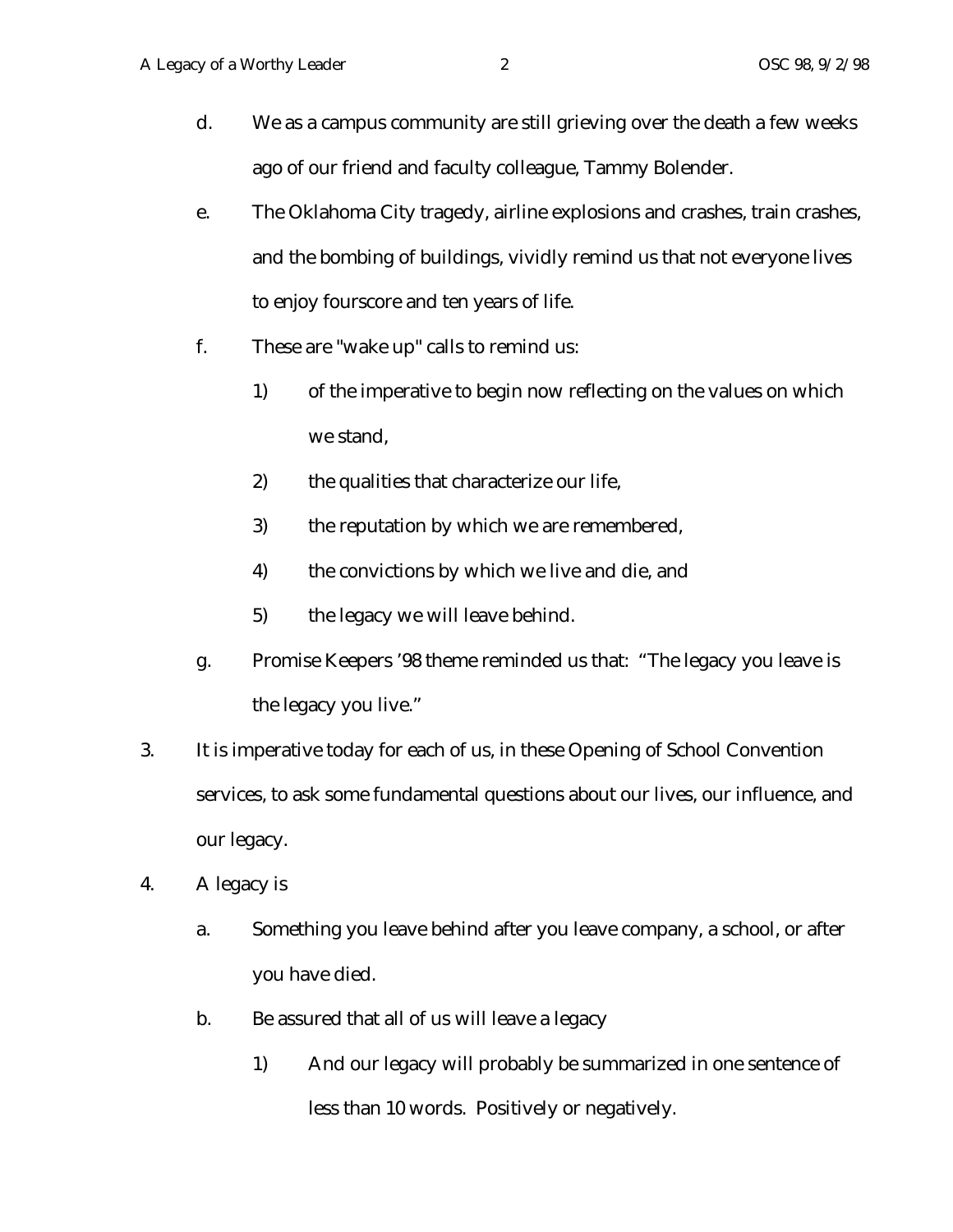- 2) Example: Summarize your parents, your favorite teacher, your mentor, a boss, or a person who has influenced you greatly.
- 3) I have a hunch your summary of these people could be in one sentence, in ten words or less.
- 5. My challenge to MVNC students is to prepare now to live a legacy of a "worthy" leader who is a Christian, a Servant, and a Spirit-filled Leader

Let me be more specific.

- I. A "Worthy" Leader is a Christian Leader
	- A. Listen to Ephesians 4:2-3
		- Verses 2-3 focus on "living" the truth in Jesus' name in the setting or context wherein God places us.
	- B. A poem was given to be by a student when Anne, Stephen, and I completed our work at European Nazarene Bible College. *What mark will I leave behind? How will anyone ever know that I have been here? What sign will tell the future traveler that I've existed? Shall I carve it on the door? "I am here! Today, I exist." I believe the deepest impression is made In those moments when I can say, "I care, I love."* -- Leonard Nimoy
		- 1. The calling to live as one who has accepted Christ is not just a calling for the Christian on Sundays.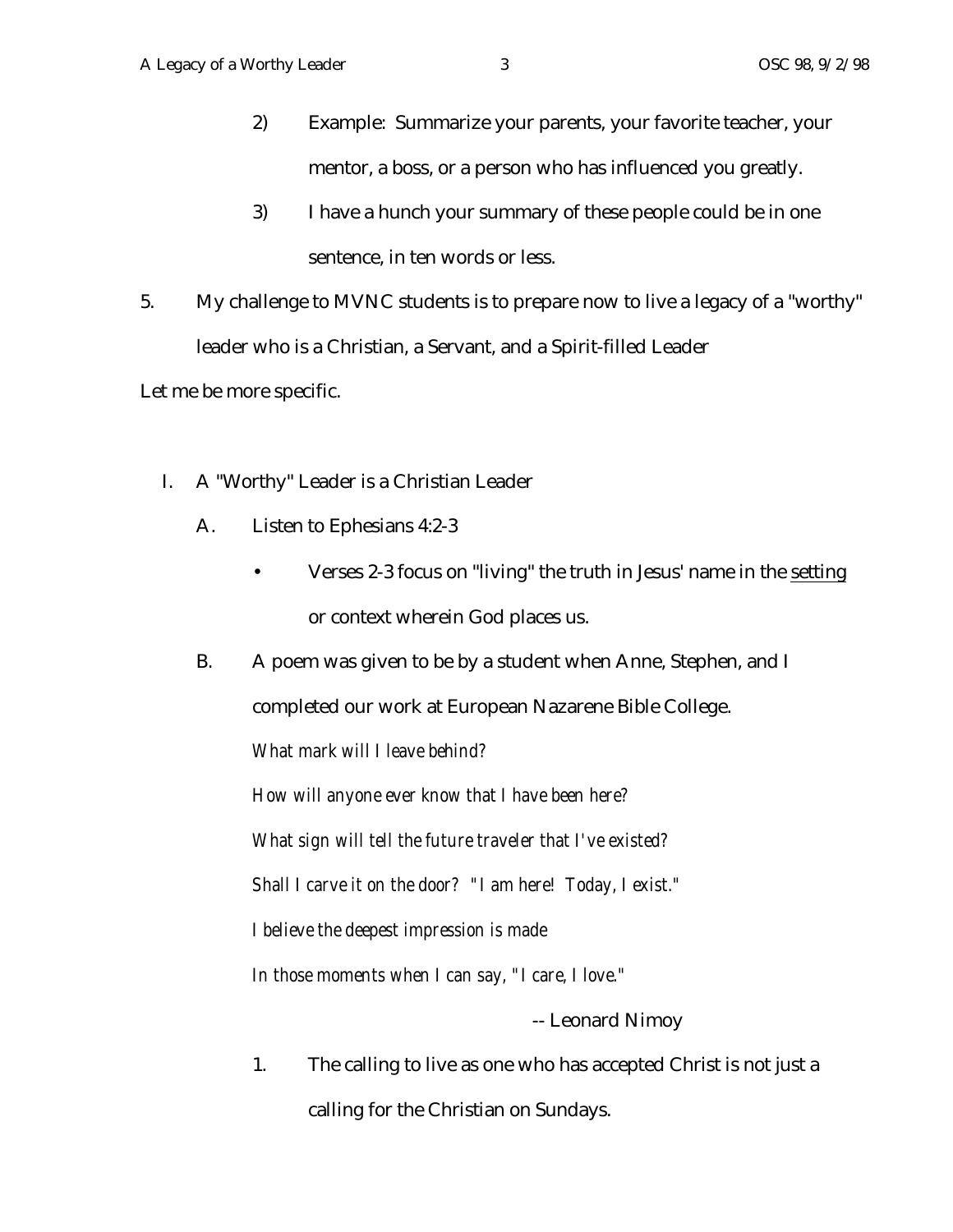- 2. The challenge of the Ephesians passage and the poem is to live this "worthy" life in the workplace on Mondays, and in our home in the evenings, in the classrooms during the week, in dorm rooms or apartments in the evenings, on dates, and in your free time.
- C. The chorus to a song written by J. Randall Dennis and John Mohr is familiar to many of us:

*To love the Lord our God is the heartbeat of our mission, The spring from which our service overflows, Across the street or around the world, the mission's still the same Proclaim and live the truth in Jesus' name.*

- 1. Determine now to leave a legacy of being distinctively Christian...in your church, in your home, and on the job, regardless of your leadership assignment.
- 2. A "worthy" leader is a Christian leader.
- II. A Worthy Leader is Servant Leader
	- A. Ephesians 5:19-21 reminds us that
		- our words should provide encouragement,
		- our attitude should express gratitude,
		- our spirit should reflect mutual submission.
	- B. Our words should reflect encouragement (v. 19). Let your conversation- your words--reflect your Christian faith and values. (More about this key thought tomorrow night.)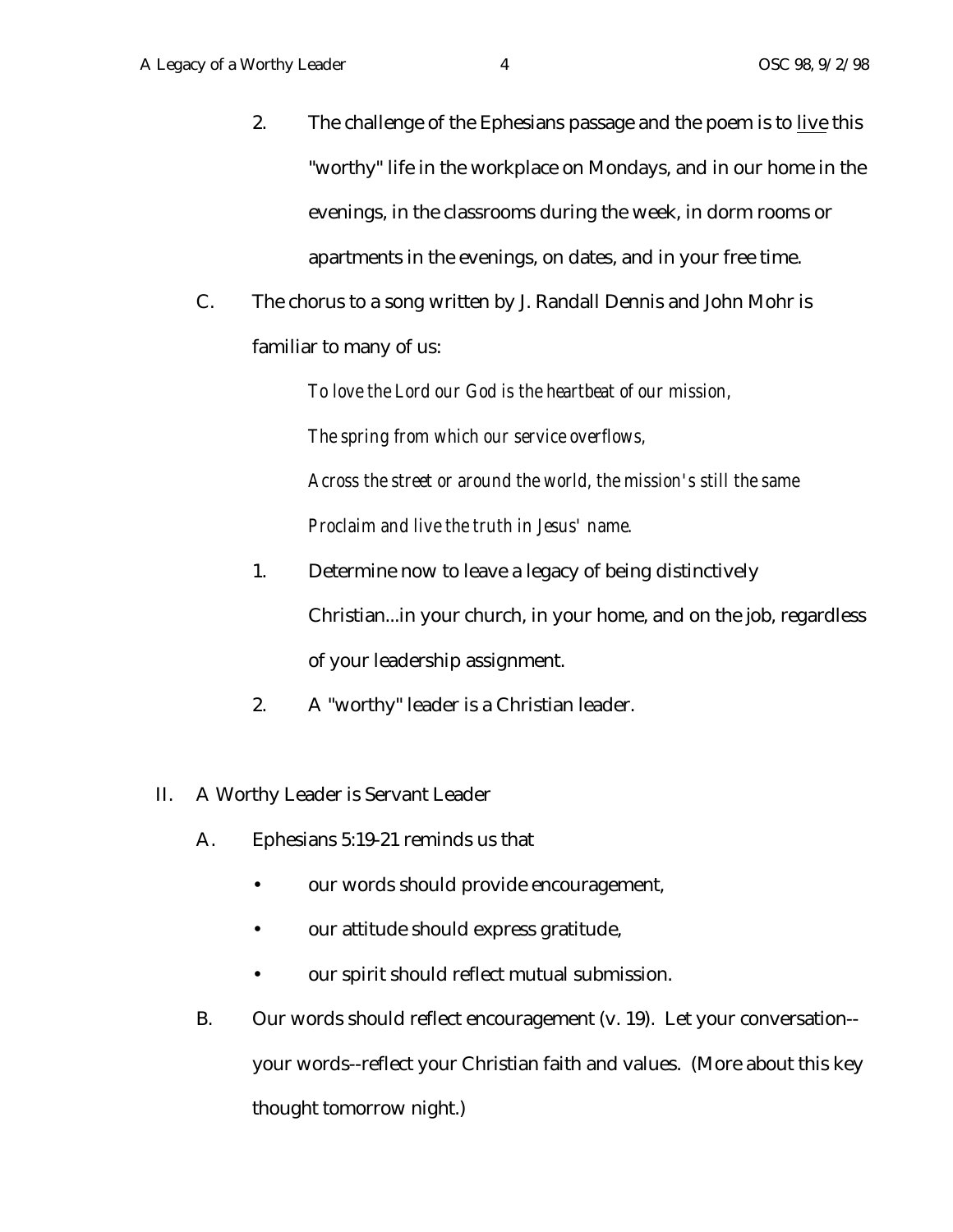- Verse 19 tells us about our words, and verse 20 tells us about our attitudes.
- C. Our attitude should reflect gratitude...
	- 1. Why is it that the world is full of "little people"...

...little people who always complain;

...little people who always see the negative;

...little people who always believe the only way to build

themselves up is to tear others down;

...little people who are ungrateful, always reminding you of what they don't have instead of focusing on what has been given to them.

- 2. Little people are found in various assignments, positions, and even in college classes, and remain little with their thinking.
	- We have so much...and remain so little in our thinking in contrast to others who have so little and yet are profoundly grateful.
- 3. One of the most moving spiritual moments I have every experienced was in Manila, The Philippines, in July 1989.
	- a. The occasion was a 4,000-strong Lausanne Congress on World Evangelization. Delegates from 192 countries attended, including many Christians from third world countries like the Philippines where the annual per capital income is approximately \$700 per year.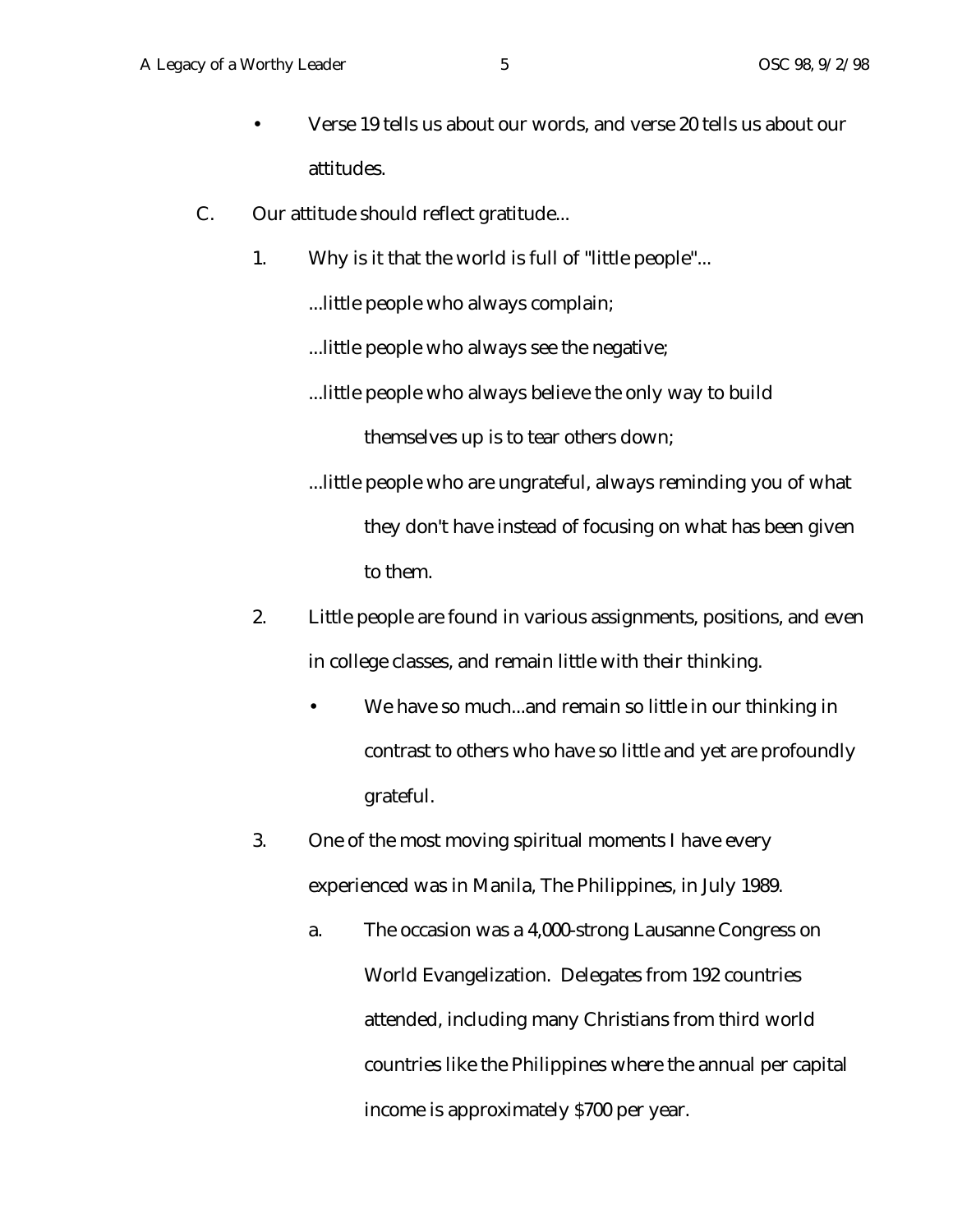| b. | Throughout the conference we would join hands and sing         |
|----|----------------------------------------------------------------|
|    | the chorus that is one of my favorites, <i>Give Thanks</i> .   |
|    | Give thanks with a grateful heart,                             |
|    | Give thanks to the holy One,                                   |
|    | Give thanks because He's given Jesus Christ, His Son; (repeat) |
|    | And now let the weak say I am strong,                          |
|    | Let the poor say I am rich                                     |
|    | Because of what the Lord has done for us.                      |
|    | Give thanks. We give thanks.                                   |

- 4. Determine now to be a grateful person wherever God places you to lead and for whatever he provides for you.
- D. The Ephesians 5 passage talks not only about our words and our attitude, but commands that our spirit should reflect mutual submission (v. 21)
	- 1. Our roles and responsibilities are different in the workplace
		- a. I am an MVNC administrator; you are an MVNC student or faculty member.
		- b. Different roles, different responsibilities, different assignments.
		- c. Yet the spirit with which we fulfill our unique roles, responsibilities, or assignments must reflect a spirit of mutual respect.
		- d. We relate to each other--regardless of the attitude of the other person--believing that the person with whom we speak and work is God's own creation, a person for whom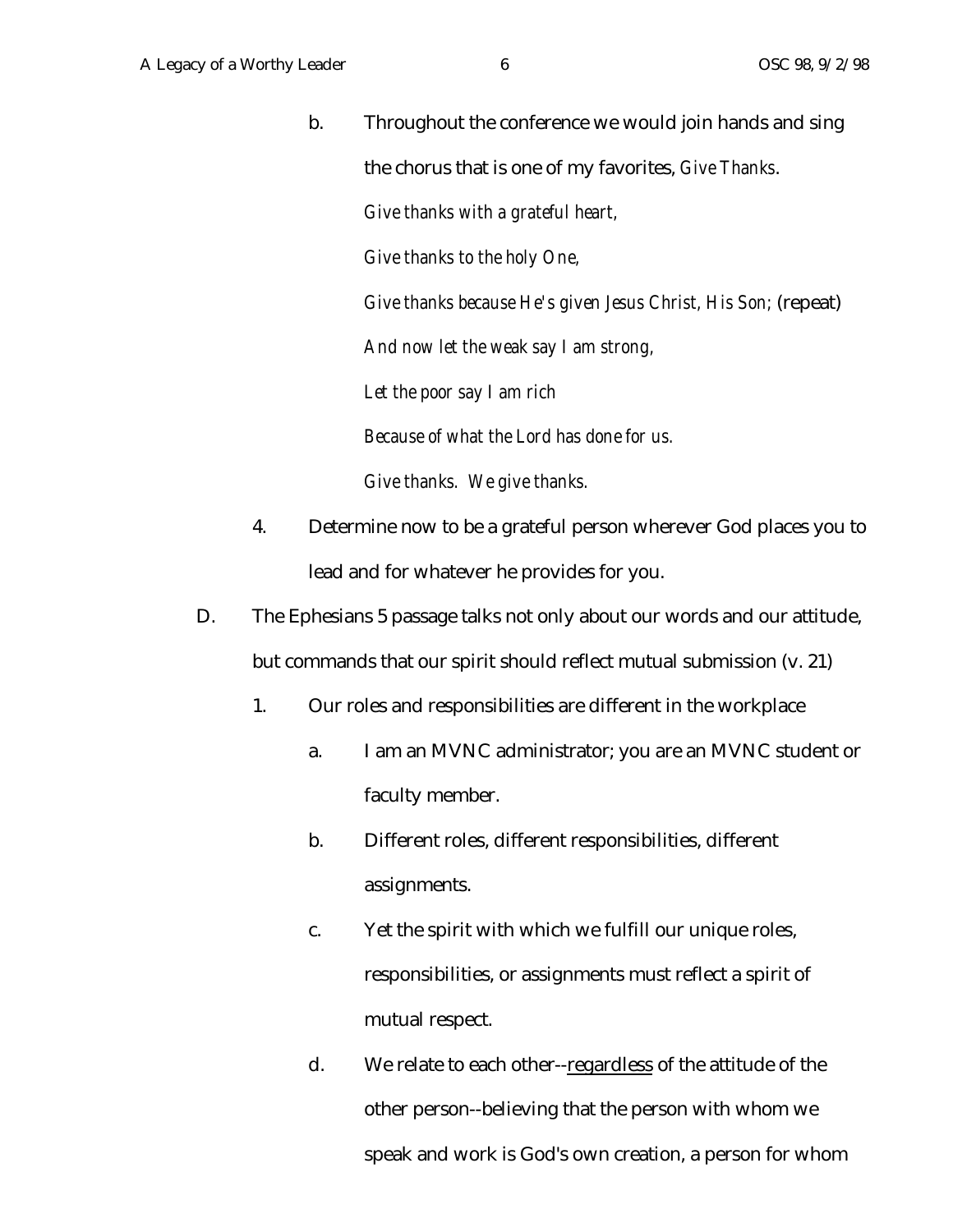Christ died, and a person on whom we could have profound influence for Christ.

- 2. Living out these biblical principles of encouragement, gratitude, and mutual submission is not easy.
	- a. But for the servant leader, there is no option.
	- b. The late Dr. Harold Reed, former president of Olivet Nazarene University, captured the spirit of servanthood in our leadership roles when he wrote, (quote in booklet) "Leadership is known by the personalities it enriches, not by those it dominates or captivates.... The proof of leading is in the qualitative growth of the led."
- I. A "worthy" leader is a Christian leader.
- II. A "worthy" leader is a servant leader.
- III. A "Worthy" Leader is a Spirit-filled Leader
	- A. Read Eph. 5:17-18 tells us to know what the will of the Lord is... *Be filled with the Spirit.*
	- B. Some of you may remember my testimony given in chapel during the past several years.
		- In my testimony, I didn't, however, tell you about Burt.

My closest friend in high school was the senior class president named Burt. When I returned to high school for my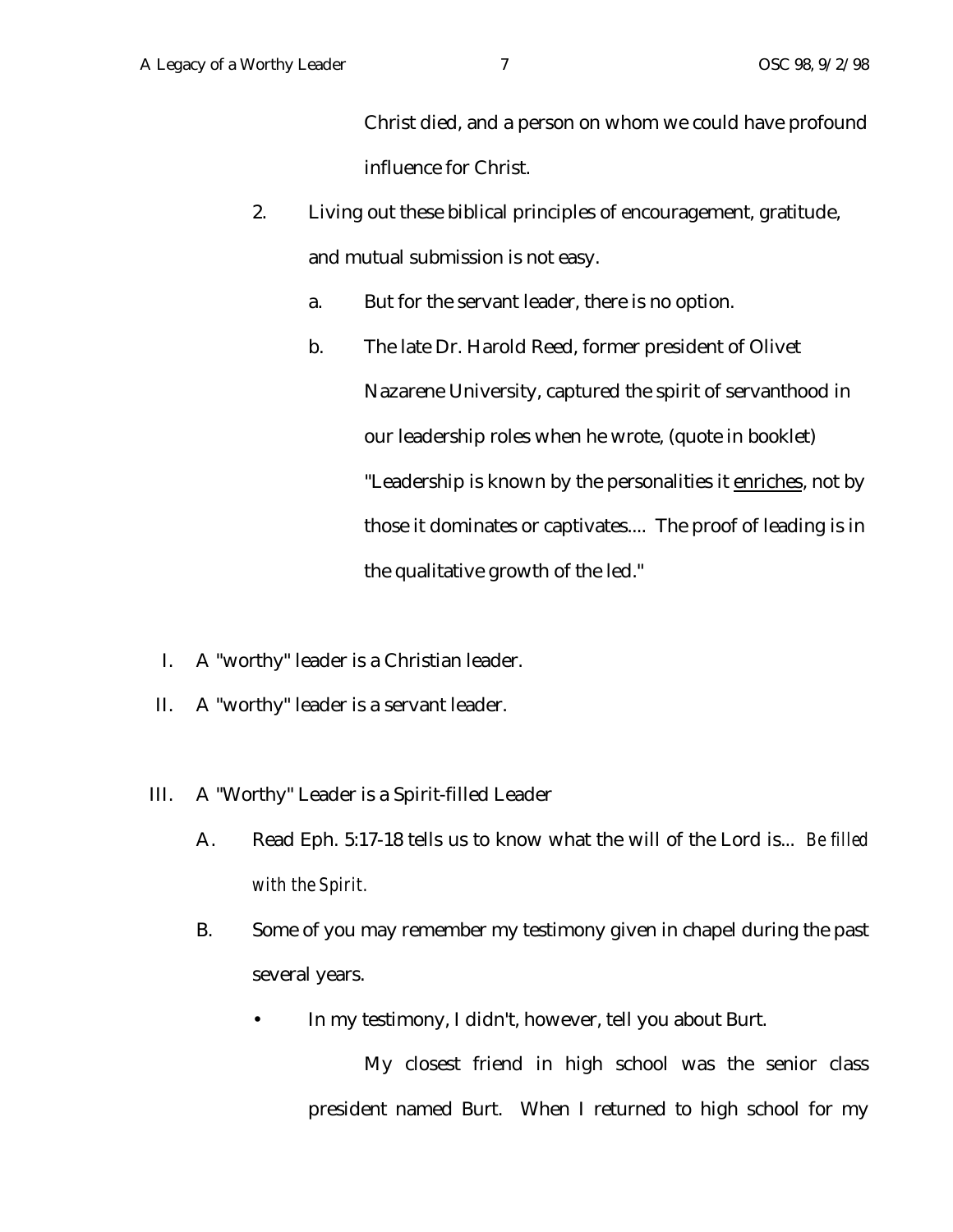senior year following my Christian conversion experience during the summer, I told Burt about my new-found faith.

Burt and I remained friends during my senior year, but we parted ways on issues of Christian faith and Christian conduct. In my yearbook Burt reflected on our friendship and then concluded with the words I will never forget, "But as for your future, I just don't know."

Something happened in my sophomore year at Trevecca Nazarene College. The date was January 17, 1962. We were in the middle of revival services on campus. I remember the speaker. I remember the singer...a good friend of mine even today. In some way the revival services touched me. I remember going to my dorm following the evening service. I made an altar out of a box. I really believe I was filled through and through with God's Spirit that night. I came to the point of saying to God, "If I am going to be a Christian, I want to be the best Christian I can. I don't want to play games. I don't want to go halfway. Here I am. Here's my life." Something happened to me that night that I, nor Burt, could have anticipated.

- C. In broad New Testament perspective, a Spirit-filled leader is a maturing Christlike and Christ-led leader.
	- Being filled with God's Spirit means that we have entered into a vital, dynamic trust-relationship with God--in which the Spirit of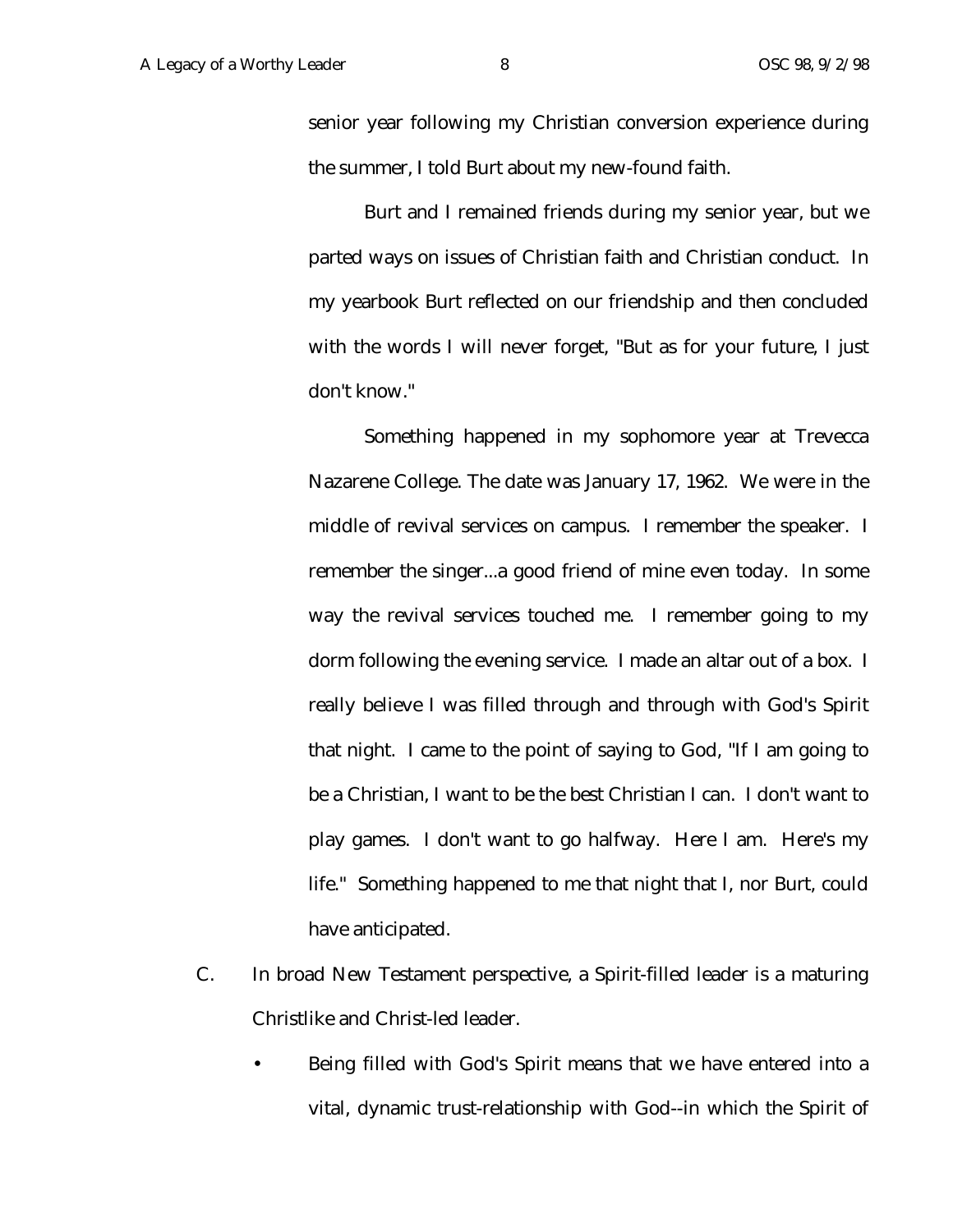Christ indwells within us--takes up residence and comes to live...in us.

- a. With this vital, dynamic trust-relationship, there is a singleness of purpose and a purity of motive.
- b. Our plans,

priorities,

values, and

leadership assignments

are now viewed from God's perspective, and lived out in light of His presence, anointing, and blessing in our homes where we live and in the offices where we work.

- D. The only way we can be truly Christian leaders and servant leaders is to be Spirit-filled leaders who possess and are led by the Spirit of Christ within us.
- E. A "worthy" leader is a Spirit-filled leader.

## Conclusion

- 1. Each of us must wrestle with this question:
	- a. "What will it mean for me to be a 'worthy' leader at MVNC...

...when misunderstandings are frequent,

...where expectations are intense,

...where rejection is obvious,

...where the mature and the immature,

the Christian and the non-Christian,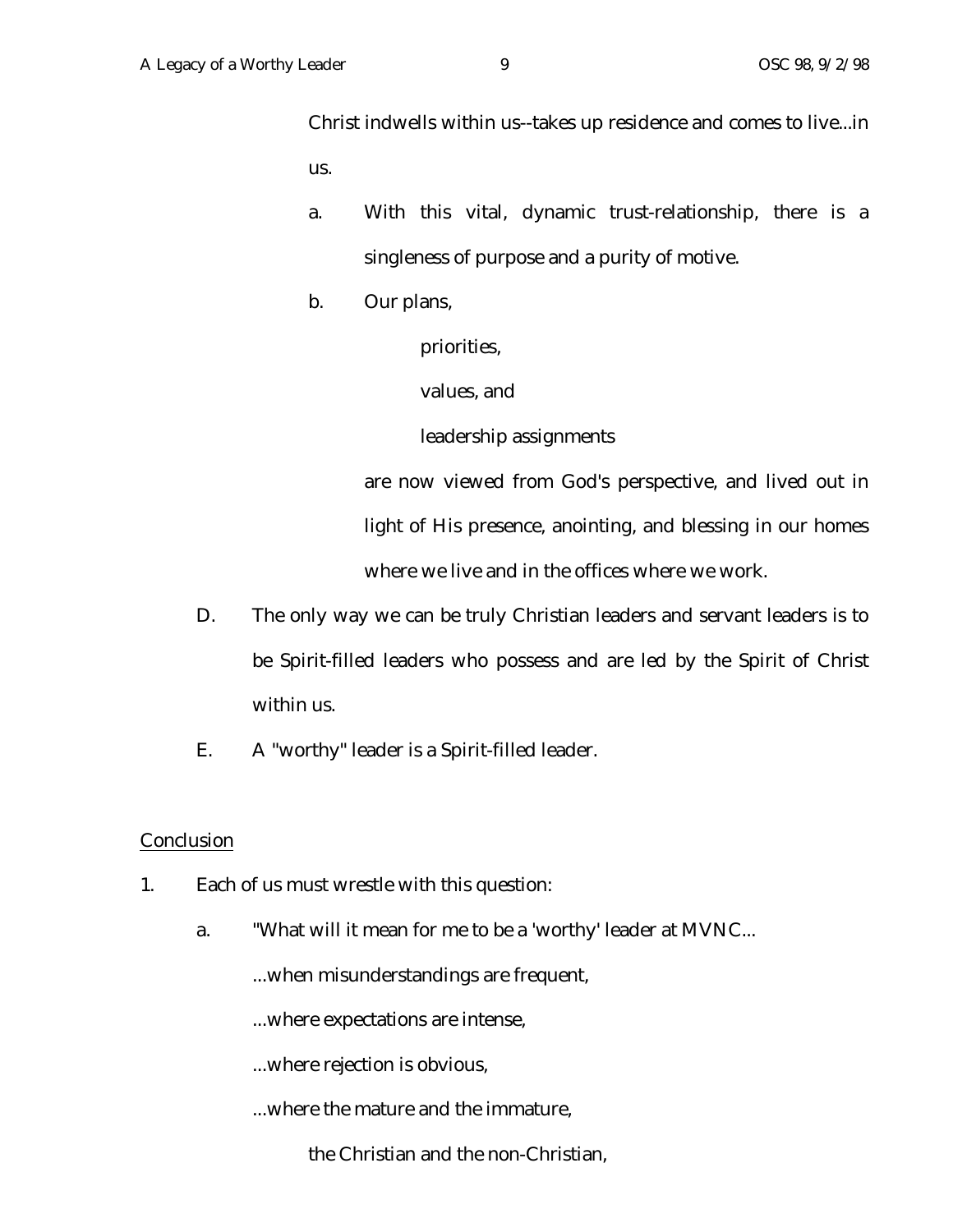the saint and the hypocrite

may work or study along side each other...

and I/you have the responsibility for leading them, caring for them, listening to them, praying with them?

- b. Risks? Yes! Hurts? Yes! Pain? Yes! Disappointment? Yes!
- c. But with this theology and style of emerging leadership comes also God's blessing, anointing, presence, and wisdom.
- d. And there will also be friends--some "Burts" in your lives—at home, or on this campus--who will question if you really have what it takes to be a leader…the kind of leader about which I have spoken this morning.
- 2. Let me conclude by returning to the questions I asked you at the beginning of this sermon:
	- a. What do you want written about you on your tombstone?
	- b. Five or fifty years from now, what will you need to see to believe your life has been a success?
	- c. What one sentence will describe your legacy?
- 3. This is my deeply felt challenge everyone in this auditorium, including myself:
	- a. Begin this school year at MVNC with a passion to live a legacy of an Ephesians 4:1 "worthy" leader. A "worthy" leader...
		- who is a Christian,
		- a servant,
		- and Spirit-filled.
	- b. A legacy like this will live on long after you or I have departed this life, regardless of the number of years, few or many, God gives us to live.